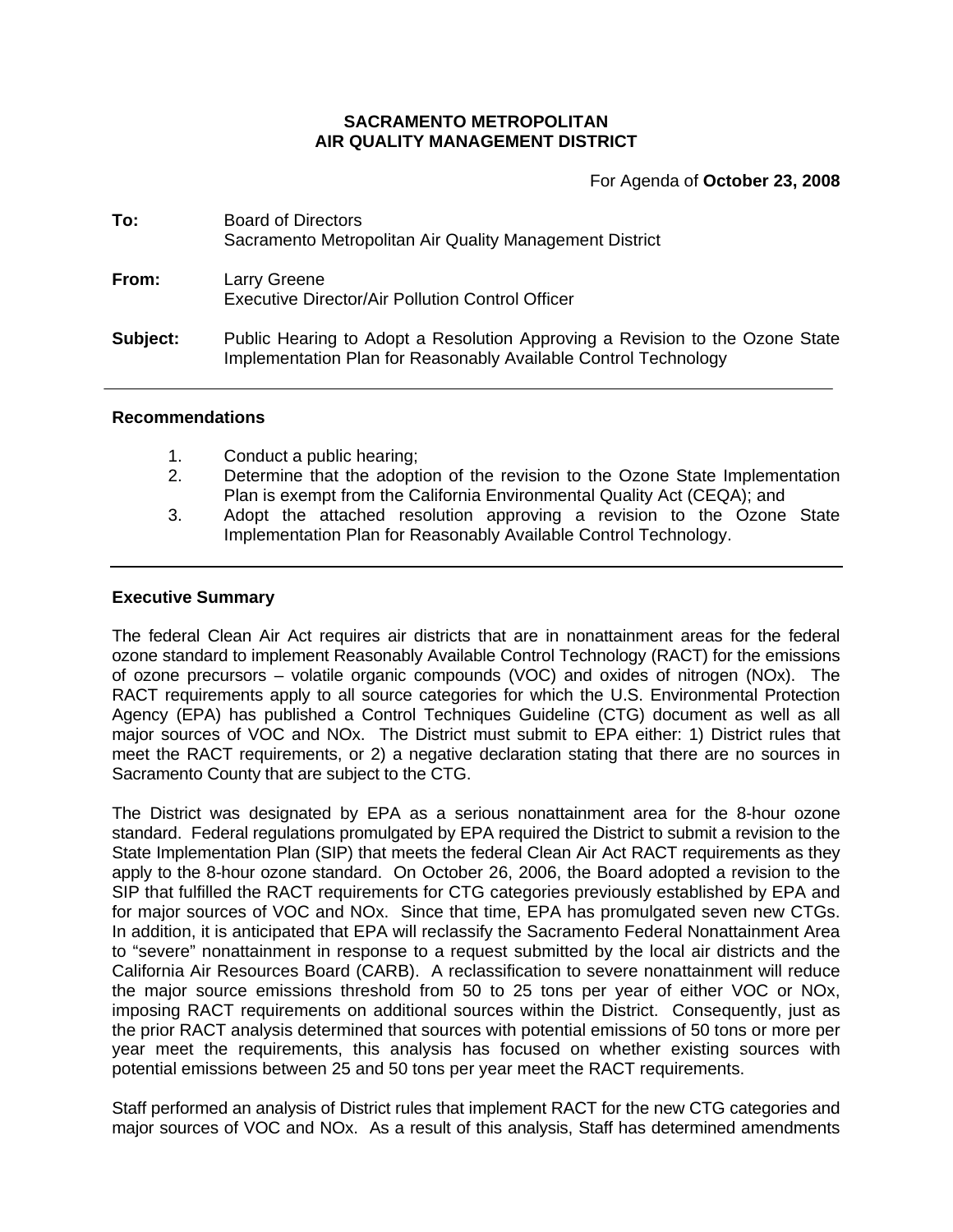Board Memo Ozone SIP Revision for RACT October 23, 2008, Page 2

to Rule 450, Graphic Arts Operations, and Rule 451, Surface Coating of Miscellaneous Metal Parts and Products, will be needed to meet the new CTG requirements. Staff has also determined, however, that the requirements of RACT are already being met for existing sources that will become major sources upon reclassification to severe nonattainment.

Staff has prepared a revision to the Ozone SIP that includes: 1) negative declarations for four CTG source categories for which the District has no sources, 2) certification that the District has met the RACT requirements for existing sources of VOC and NOx that will become major sources upon reclassification to severe nonattainment, and 3) commitments to amend Rules 450 and 451 to meet to the RACT guidelines established by the new CTGs.

# **Attachments**

The table below identifies the attachments to this memo:

| Page # |
|--------|
|        |
|        |
| 14     |
| 50     |
|        |

### **Background**

EPA defines RACT (44 FR 53762) as "the lowest emission limitation that a particular source is capable of meeting by the application of control technology that is reasonably available considering technological and economic feasibility." Sections 182(b)(2) and 182(f) of the federal Clean Air Act require the District to implement RACT for:

- Each category of VOC sources that is covered by a Control Techniques Guideline (CTG) document issued by EPA; and
- All major stationary sources of VOC and/or NOx.

On October 26, 2006, the Board adopted a revision to the SIP that fulfilled the RACT requirements for CTG categories previously established by EPA and for major sources of VOC and NOx. This SIP revision was submitted by CARB to EPA on July 11, 2007. Since the October 26, 2006 RACT SIP, EPA has promulgated seven new CTGs. In addition, the air districts of the Sacramento Federal Nonattainment Area submitted a letter to CARB in February of 2008 to request a voluntary reclassification to "severe" nonattainment, as provided by Section 181(b)(3) of the federal Clean Air Act. On February 14, 2008, CARB requested that EPA reclassify this area to "severe." It is anticipated the EPA will take action on this request by the end of 2008. A reclassification to severe nonattainment will reduce the major source emissions threshold from 50 to 25 tons per year of either VOC or NOx, imposing RACT requirements on additional sources within the District.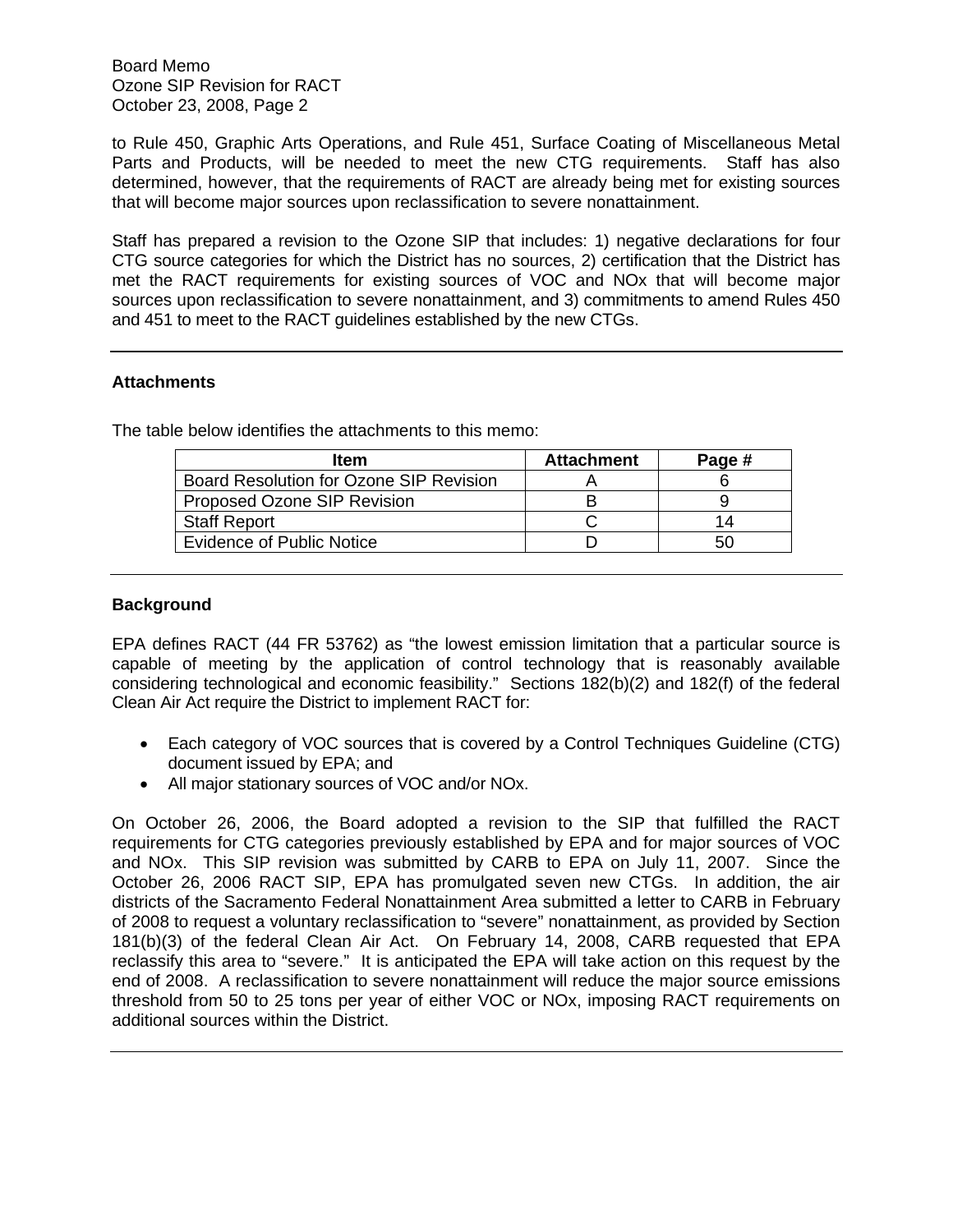Board Memo Ozone SIP Revision for RACT October 23, 2008, Page 3

# **RACT Analysis**

Staff's analysis is presented in the Staff Report (Attachment C). The process Staff used to demonstrate compliance with federal RACT requirements consists of the following steps:

- For new CTG source categories for which the District has no applicable rule, determine whether the District has sources in these categories.
- For new CTG source categories for which the District has an applicable rule, perform a detailed comparison of the rule requirements with applicable CTG and other RACT guidance documents.
- For sources that will become major sources upon reclassification to severe nonattainment, determine the types of emission units at each source and determine which District rules apply to these sources. The RACT requirement is satisfied for a major source of VOC or NOx when all units that emit these pollutants are subject to District rules that have been determined to satisfy RACT.

Based on a review of District permitting records, yellow pages, business listings, and the District's enforcement program for permitted and unpermitted sources, Staff has determined that the District has no sources in the following CTG categories:

- Flat Wood Paneling Coatings
- Paper, Film and Foil Coatings
- Large Appliance Coatings

Staff identified four source categories covered by the new CTGs for which the District has applicable sources:

- Offset Lithographic and Letterpress Printing
- Flexible Package Printing
- Industrial Cleaning Solvents
- Metal Furniture Coatings

Staff finds that the requirements of RACT for these CTG categories are satisfied by the District rules, with the following exceptions:

- For flexible package printing, Rule 450 does not meet the CTG requirements for mandatory control equipment on printing presses with potential to emit, prior to controls, of at least 25 tons/year of VOC. Staff is proposing to correct this RACT deficiency by amending Rule 450 to require control equipment on these presses, consistent with the CTG recommendations. These rule amendments were proposed at a public hearing on September 25, 2008, which was continued until October 23, 2008, for reasons not related to these CTG requirements and RACT determinations. Following adoption, the amended rule will be submitted for inclusion in the SIP.
- For offset lithographic and letterpress printing, Rule 450 does not meet the CTG requirements for mandatory control equipment on printing presses with potential to emit, prior to controls, of at least 25 tons/year of VOC. In addition, the CTG recommends more stringent VOC content limits for fountain solutions used by offset lithographic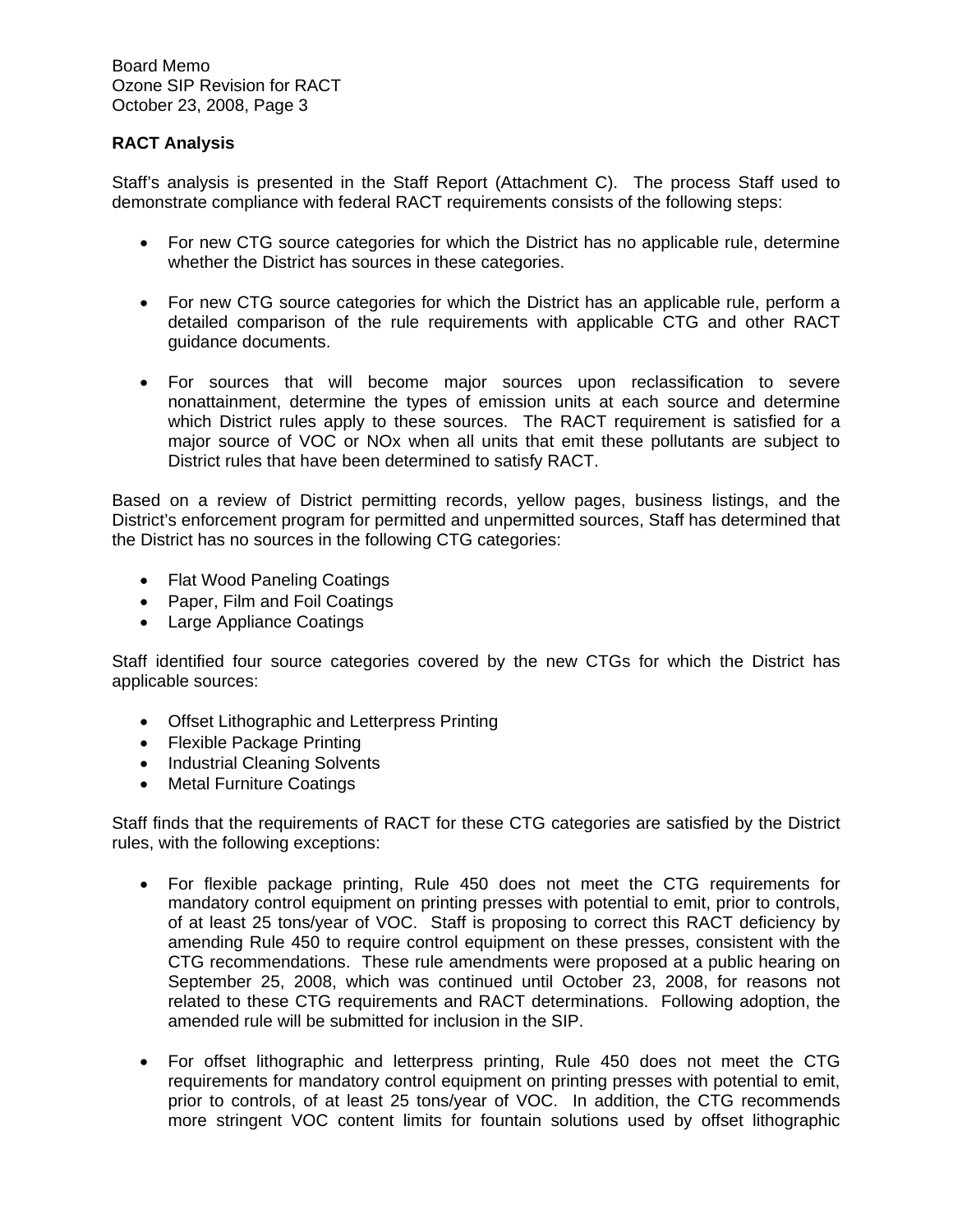printing sources with actual emissions of VOC of at least 15 lb/day (equivalent to 450 lb/month). Staff is proposing to correct these RACT deficiencies by amending Rule 450 to require mandatory control equipment on presses with potential to emit, prior to controls, of at least 25 tons/year of VOC and to set more stringent VOC limits, consistent with the CTG recommendations, for fountain solutions used by offset lithographic printing sources with actual emissions of VOC of at least 450 lb/month. These rule amendments were proposed at a public hearing on September 25, 2008, which was continued until October 23, 2008, for reasons not related to these CTG requirements and RACT determinations. Following adoption, the amended rule will be submitted for inclusion in the SIP.

• For metal furniture coating operations, the VOC content limits recommended in the CTG for general one-component, extreme high gloss, and extreme performance coatings are more stringent than those required by Rule 451. In addition, Rule 451 allows the use of an emission control system with an overall efficiency of 85%, whereas the CTG recommends 90% overall efficiency. Staff is proposing to correct these RACT deficiencies by amending Rule 451 to include the CTG-recommended VOC content limits for metal furniture coatings, applicable to sources with actual VOC emissions of at least 3 tons per 12-month rolling period, and to increase the overall efficiency required for emissions control equipment to 90%. These amendments were adopted on September 25, 2008. The amended rule will be submitted for inclusion in the SIP.

A bump-up to severe nonattainment will reduce the major source threshold to a potential-to-emit exceeding 25 tons per year of either VOC or NOx. Staff reviewed the permitting records of sources within the District to compile a list of five sources that will become major sources of VOC or NOx upon reclassification to severe nonattainment. Three of these sources were not included in the October 26, 2006 SIP revision, while the two other sources were included as major sources of NOx but not VOC. Staff has determined that the RACT requirements have been satisfied for the sources that will become major sources upon reclassification to severe nonattainment.

### **Business Cost Impacts**

Staff has determined that current sources are either below the applicability thresholds of the new requirements or already comply with the new requirements. No costs to businesses will be incurred as a result of proposed SIP revision.

### **District Impacts**

The proposed SIP revision will not result in an additional need for staff resources.

### **Emission Impacts**

The proposed SIP revision will not have any effect on emissions.